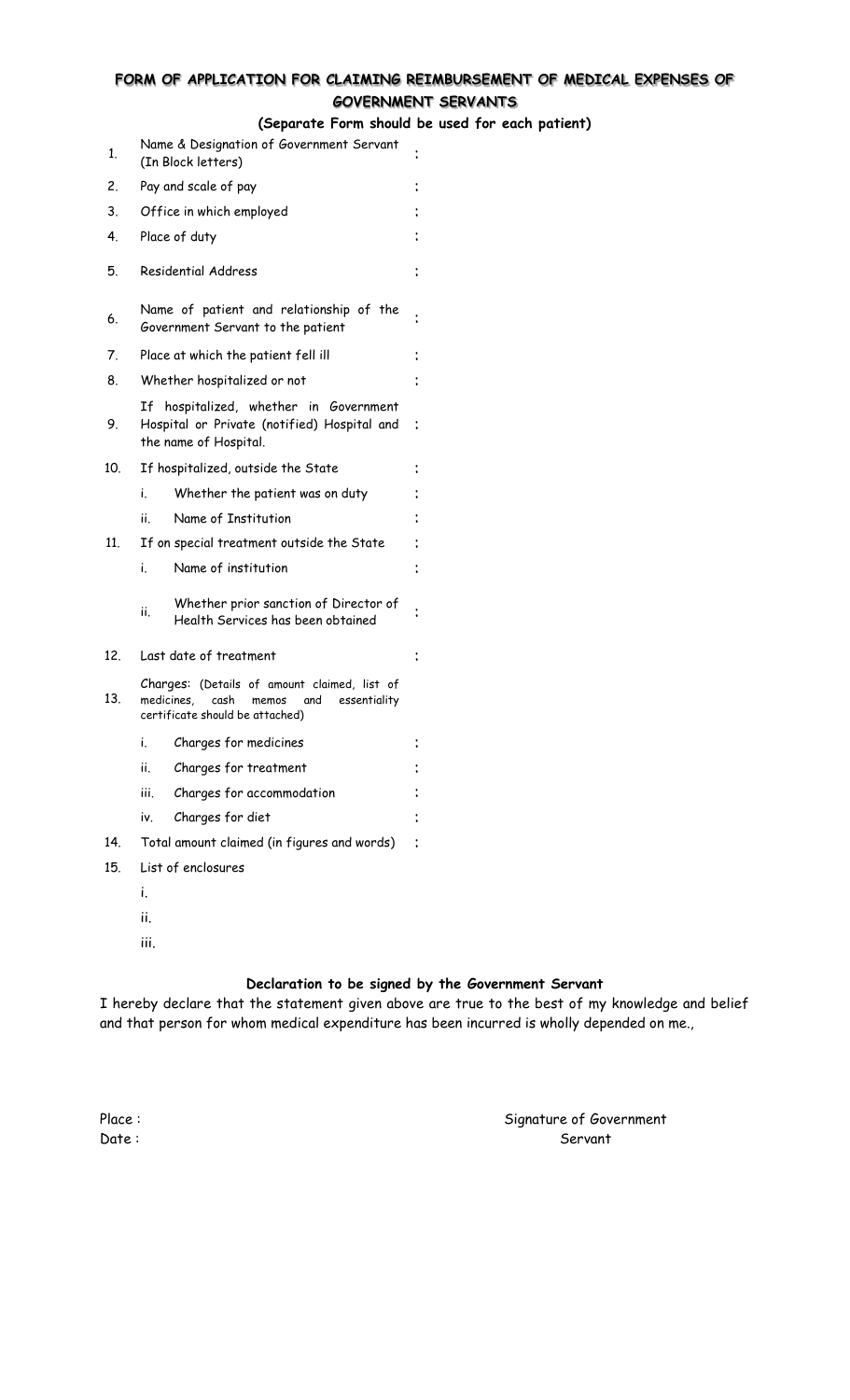## **APPENDIX I FORM OF ESSENTIALITY CERTIFICATE**

I certify that Sri./Smt. . . . . . . . . . . . . . . . . . . . . . . . . . . . . . . . . . . . . . . . . . . employed in the College of Fisheries, Panangad department has been under treatment of this Hospital/dispensary or at his her residence for the period from . . . . . . . . . . . . . . . to . . . . . . . . . . . . . . and that the under mentioned medicine prescribed by me in this connection were essential for the recovery prevention serious deterioration in the condition of the patient. They do not include proprietary preparations for which cheaper substance of equal therapeutic value are available not preparations which are primary food, tonic, toilet preparations or disinfectants.

It is certified that the case did not required hospitalization but is one of prolonged nature requiring medical attendance at the out patient department spreading over a period of more than 10 days.

| Date | Bill No. | Trade/Brand<br>Name of Medicine | Chemical/Pharmacological<br>Name of Medicine | Price<br>(Rs.) | Amount<br>(Rs.) |
|------|----------|---------------------------------|----------------------------------------------|----------------|-----------------|
|      |          |                                 |                                              |                |                 |
|      |          |                                 |                                              |                |                 |
|      |          |                                 |                                              |                |                 |
|      |          |                                 |                                              |                |                 |
|      |          |                                 |                                              |                |                 |
|      |          |                                 |                                              |                |                 |
|      |          |                                 |                                              |                |                 |
|      |          |                                 |                                              |                |                 |
|      |          |                                 |                                              |                |                 |
|      |          |                                 |                                              |                |                 |
|      |          |                                 |                                              |                |                 |
|      |          |                                 |                                              |                |                 |
|      |          |                                 |                                              |                |                 |
|      |          |                                 |                                              |                |                 |
|      |          |                                 |                                              |                |                 |
|      |          |                                 |                                              |                |                 |
|      |          |                                 |                                              |                |                 |
|      |          |                                 |                                              |                |                 |

The patient was/has been suffering from . . . . . . . . . . . . . . . . . . . . . . . . . . . . . . . . . . . . . . . . . . . . . . . . . . . . . . . . . . . . . . . . (names of disease).

 (*Signature with Date*) (Office Seal) Name & Designation of the Authorized Medical Attendant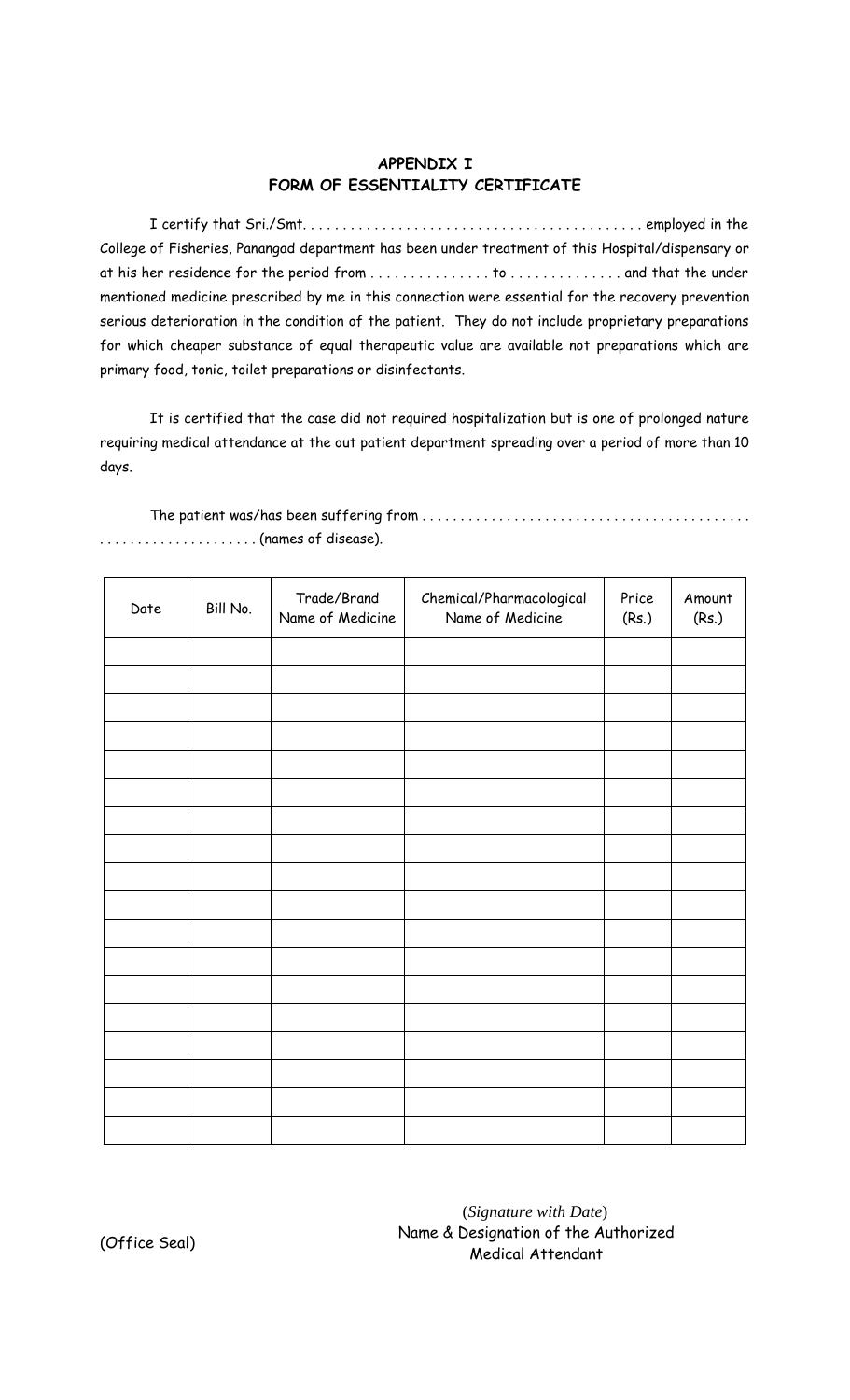| Date | Bill No. | Trade/Brand<br>Name of Medicine | Chemical/Pharmacological<br>Name of Medicine | Price<br>(Rs.) | Amount<br>(Rs.) |
|------|----------|---------------------------------|----------------------------------------------|----------------|-----------------|
|      |          |                                 |                                              |                |                 |
|      |          |                                 |                                              |                |                 |
|      |          |                                 |                                              |                |                 |
|      |          |                                 |                                              |                |                 |
|      |          |                                 |                                              |                |                 |
|      |          |                                 |                                              |                |                 |
|      |          |                                 |                                              |                |                 |
|      |          |                                 |                                              |                |                 |
|      |          |                                 |                                              |                |                 |
|      |          |                                 |                                              |                |                 |
|      |          |                                 |                                              |                |                 |
|      |          |                                 |                                              |                |                 |
|      |          |                                 |                                              |                |                 |
|      |          |                                 |                                              |                |                 |
|      |          |                                 |                                              |                |                 |
|      |          |                                 |                                              |                |                 |
|      |          |                                 |                                              |                |                 |
|      |          |                                 |                                              |                |                 |
|      |          |                                 |                                              |                |                 |
|      |          |                                 |                                              |                |                 |
|      |          |                                 |                                              |                |                 |
|      |          |                                 |                                              |                |                 |
|      |          |                                 |                                              |                |                 |
|      |          |                                 |                                              |                |                 |
|      |          |                                 |                                              |                |                 |
|      |          |                                 |                                              |                |                 |
|      |          |                                 |                                              |                |                 |
|      |          |                                 |                                              |                |                 |
|      |          |                                 |                                              |                |                 |
|      |          |                                 |                                              |                |                 |
|      |          |                                 |                                              |                |                 |
|      |          |                                 |                                              |                |                 |
|      |          |                                 |                                              |                |                 |
|      |          |                                 |                                              |                |                 |
|      |          |                                 |                                              |                |                 |
|      |          |                                 |                                              |                |                 |